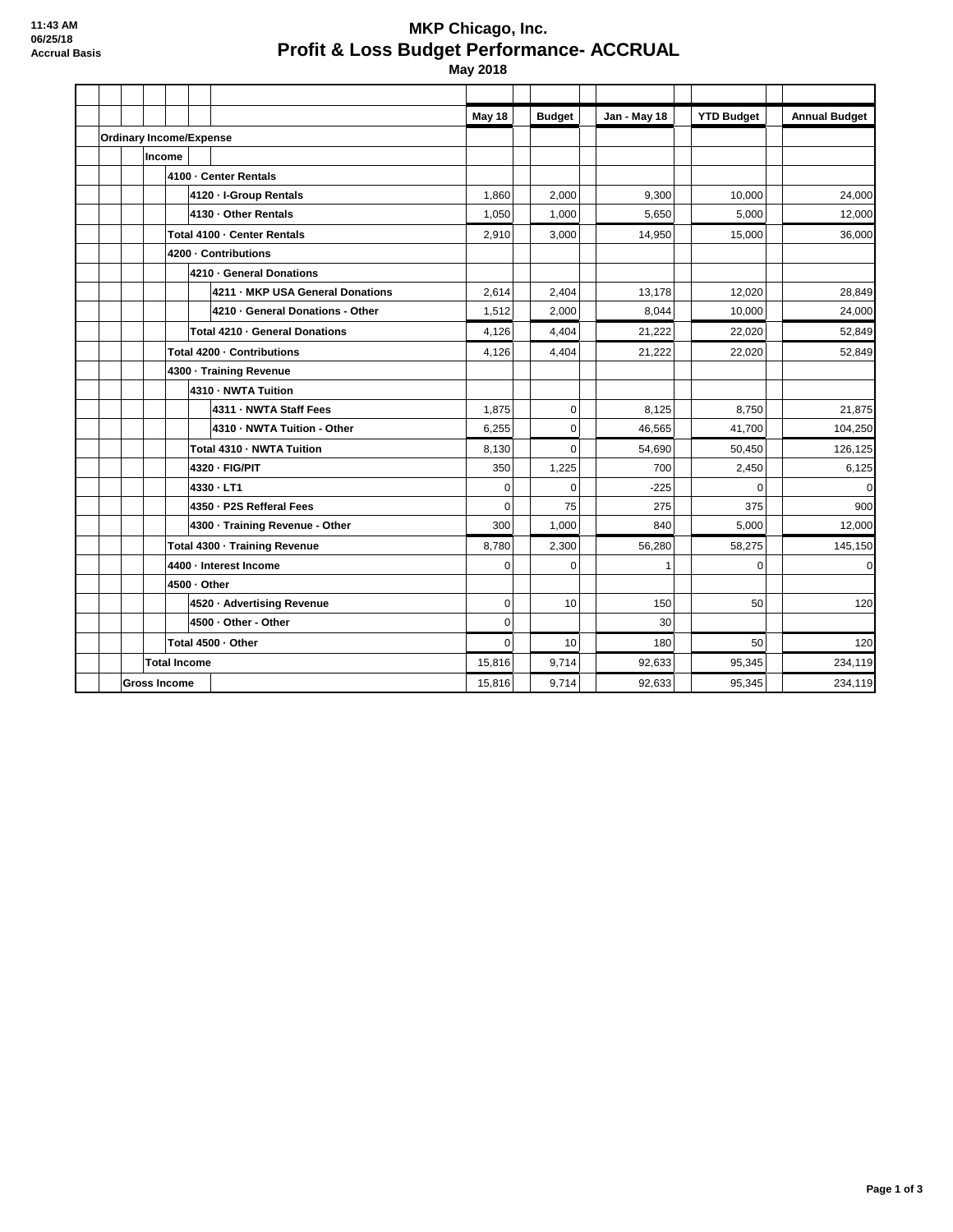## **MKP Chicago, Inc. Profit & Loss Budget Performance- ACCRUAL May 2018**

**May 18 Budget Jan - May 18 YTD Budget Annual Budget Expense 6000 · Center Expense 6010 · Building Repairs 1.500 1.500 1.500 1.500 1.500 1.500 1.500 1.500 1.500 1.500 1.500 1.500 1.500 1.500 1.500 6040 · Equipment & Maintenance**  $\begin{vmatrix} 0 & 0 & 400 \\ 0 & 400 & 0 \end{vmatrix}$  808  $\begin{vmatrix} 2,000 & 2,000 \\ 0,000 & 0 \end{vmatrix}$  4,800 **6050 · Rent** 3,509 3,770 17,547 18,850 45,241 **6060 · Utilities** 411 850 4,825 4,250 10,200 **Total 6000 · Center Expense** 3,920 5,145 23,180 25,725 61,741 **6100 · Fund Raising Expense 6110 · Printing & Mailings** 26 0 26 1,100 2,200 **6100 · Fund Raising Expense - Other**  $\begin{vmatrix} 0 & 0 & 200 \\ 0 & 200 & 357 \end{vmatrix}$  1,000  $\begin{vmatrix} 1 & 0 & 2,400 \\ 0 & 0 & 0 & 0 \end{vmatrix}$ **Total 6100 · Fund Raising Expense** 26 200 383 2,100 4,600 **6200 · Operating Expense 6210 · Accounting Fees** 17,000 1,417 1,417 1,417 1,417 1,003 7,083 17,000 **6215 · Bank and Credit Card Fees**  $\begin{vmatrix} 446 & 400 & 1,815 \\ 400 & 4,800 \end{vmatrix}$  2,000  $\begin{vmatrix} 2,000 & 4,800 \\ 4,800 & 4,800 \end{vmatrix}$ **6220 · Conferences & Meetings**  $\begin{vmatrix} -119 & 0 & 1,126 \\ 0 & 1,300 & 1,300 \end{vmatrix}$  2,000 **6230 · Office Supplies 6230 · Office Supplies 50** 150 **1,800 1,800** 1,800 **6235 · Payroll Expenses. 6236 · Health Insurance** 150 | 150 | 150 | 150 | 150 | 750 | 750 | 1,800 **6235 · Payroll Expenses. - Other**  $\begin{vmatrix} 3,879 & 3,897 \\ 19,463 & 19,463 \end{vmatrix}$  19,483 19,483 46,759 **Total 6235 · Payroll Expenses.** 4,029 4,047 20,213 20,233 48,559 **6245 · Permits & Fees** 0 0 1,180 36 36 **6250 · Postage & Shipping 68 |** 40 | 220 | 200 | 200 | 480 **6255 · Software and Services** 496 550 502 550 550 **6260 · Telephone, Email & Internet 6261 · CellPhone - Office** 100 100 500 500 1,200 **6260 · Telephone, Email & Internet - Other**  $\begin{vmatrix} 236 & 226 \\ 236 & 2712 \end{vmatrix}$  1,089 1,130 1,130 2,712 **Total 6260 · Telephone, Email & Internet**  $\begin{array}{|c|c|c|c|c|c|}\n\hline\n336 & 326 & 1,589 & 1,630 & 3,912\n\end{array}$ **Total 6200 · Operating Expense** 6,723 6,930 34,207 33,782 79,137 **6300 · Training Expenses 6320 · NWTA Food Expenses** 192 0 3,330 3,460 8,650 **6330 · NWTA Leader Fees** 6.620 7.476 18.690 **6340 · NWTA Leader Travel** 36 0 381 1,660 4,150 **6350 · NWTA Materials** 1,576 | 0 3,573 | 3,600 9,000 **6370 · NWTA MKPI Fees** 21,250 **12,400** 12,400 **12,500** 12,500 31,250 **6380 · NWTA Site Rental 1.632 0 1,632 10,000 10,000 10,000 10,000 10,000 10,000 6400 · Other Leader Fees** 2,300 **1,375 1,375 1,375 1,375 1,376 1,376 1,375 1,300 6300 · Training Expenses - Other** 0 300 0 1,500 3,600 **Total 6300 · Training Expenses** 3,436 575 28,236 35,571 88,640 **Total Expense** 14,105 12,850 86,006 97,178 234,118 **Net Ordinary Income** 1,711 -3,136 6,627 -1,833 1 **Other Income/Expense Other Expense 7050 · Interest Expense** 0 4,917 5,000 24,583 59,000 **Total Other Expense** 0 4,917 5,000 24,583 59,000 **Net Other Income** 0 -4,917 -5,000 -24,583 -59,000 **Net Income 1,711 -8,053 1,627 -26,416 -58,999**